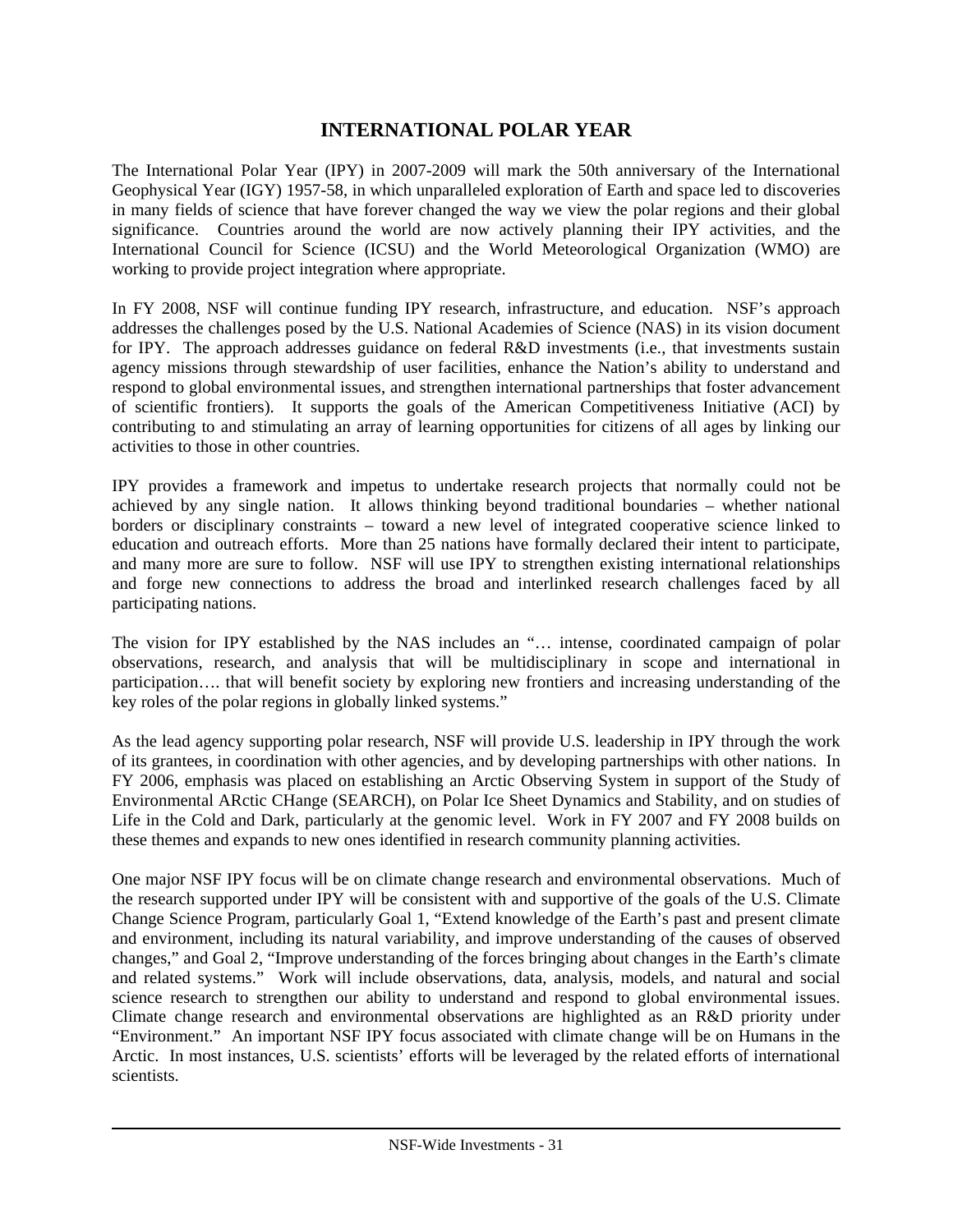Another major focus will be on the interagency FY 2008 R&D priority, "Understanding Complex Biological Systems," through research that enables advances in understanding how life adapts and survives the polar dark, with emphasis on the cellular and genomic levels but reaching to human impacts as well. Using new biological tools and generating increasing amounts of genetic sequence data and information, this work will pave the way for new discoveries about the functional implications of gene expression.

A third focus of IPY will be maintaining existing standardized data sets, creating new scientific collections, and ensuring their availability to current and future generations of researchers. These will help frame the answers to current and as yet unknown questions. Led by NSF's Office of Polar Programs (OPP), several of NSF's disciplinary-based research directorates, NSF's Directorate for Education and Human Resources, and the Office of International Science and Engineering will participate actively in this work. IPY provides an ideal opportunity to involve students in international research ventures.

IPY will also involve people of all ages, from all walks of life, and from diverse backgrounds – from teachers to students and artists to scientists – engaging them in the scientific discoveries that will evolve from this international, collaborative research venture. Teacher enhancement programs will increase the number of qualified math and science teachers. Through education and outreach, the importance of science and engineering in understanding earth systems will be showcased.

#### **International Polar Year Funding**

NSF funding for IPY activities in FY 2007 and FY 2008 will be administered by OPP in collaboration with other NSF offices and directorates. These will build on a number of ongoing NSF programs throughout the agency and the OPP core investments designed to facilitate world leadership in this worldwide activity. NSF's IPY FY 2008 request totals \$58.67 million.

IPY investments will address the challenges in research, education, and outreach posed by the National Academies. It will also provide funding for polar logistics and infrastructure that will make IPY research possible. NSF's investments will improve the infrastructure for research at the Long Term Ecological Research sites at Toolik Lake, Alaska, in the Antarctic Dry Valleys, as well as at the Barrow, Alaska, Global Climate Change Research Facility, and at NSF's research station in Summit, Greenland. These improvements will enable fundamental research in biology and ecology into the polar winter months.

NSF directorates and offices will also support a broad range of smaller innovative projects from ongoing programs that respond to the NAS/NRC guidelines.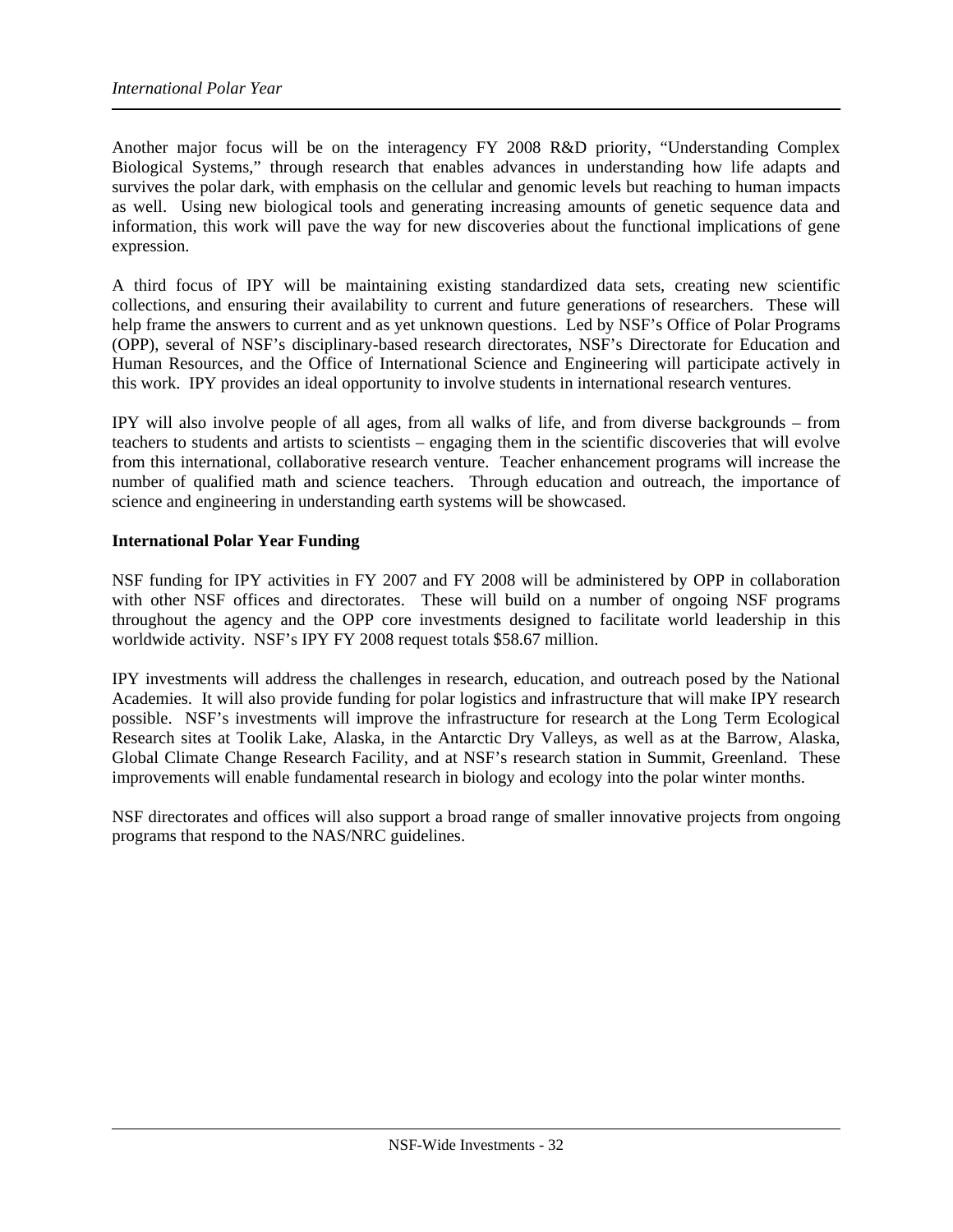|                                                      |         |         |         | Change over<br>FY 2007 Request |           |
|------------------------------------------------------|---------|---------|---------|--------------------------------|-----------|
|                                                      | FY 2006 | FY 2007 | FY 2008 |                                |           |
|                                                      | Actual  | Request | Request | Amount                         | Percent   |
| Biological Sciences (BIO)                            | ٠       | \$2.00  | \$2.00  |                                |           |
| Geosciences (GEO)                                    |         | 5.00    | 5.00    |                                |           |
| Office of International Science & Engineering (OISE) |         | 0.30    | 0.40    | 0.10                           | 33.3%     |
| Office of Polar Programs (OPP)                       | 10.00   | 47.27   | 47.27   |                                | ۰         |
| Social, Behavioral and Economic Sciences (SBE)       | 2.40    | 5.00    | 2.00    | $-3.00$                        | $-60.0\%$ |
| Subtotal, Research and Related Activities (R&RA)     | 12.40   | 59.57   | 56.67   | $-2.90$                        | $-4.9\%$  |
| Education and Human Resources (EHR)                  | 2.95    | 2.00    | 2.00    |                                |           |
| Total, IPY Funding                                   | \$15.35 | \$61.57 | \$58.67 | $-$ \$2.90                     | $-4.7%$   |

# **International Polar Year Funding**

(Dollars in Millions)

### **FY 2008 Areas of Emphasis:**

**BIO** will support research that addresses scientific challenges such as biological adaptation and ecosystem dynamics in polar environments using genomics tools. Support for research on the understanding of environmental change and biotic systems in the polar regions will continue in FY 2008.

**GEO** will focus on climate modeling that couples polar ocean currents, climate, and sea ice extent to phenomena observed or predicted in mid-latitudes. Research activities associated with the Integrated Ocean Drilling Program are planned in the Arctic. Both Arctic and Antarctic observations of the polar upper atmosphere will be emphasized in order to better understand space weather. This research will use the new Advanced Modular Incoherent Scatter Radar in Alaska and at Resolute Bay, Canada.

**OISE** will partner with other NSF research directorates and offices through the agency-wide focused program and with foreign research organizations to catalyze international collaborations on polar research in support of IPY.

**OPP** will support a special-focused competition for IPY as well as a broad range of individual innovative projects that respond to the ICSU and NAS/NRC guidelines. In particular OPP will: 1) fund a significant component of the Arctic Observing Network, leveraging observing system investments made by international partners, such as the European Union; 2) provide funding to allow key observations in lesser-known sectors of the Antarctic Ice Sheet, thus allowing incorporation of these data into developing mathematical models of ice sheet dynamics; 3) provide funds for genomics in polar biology, and to increase work to exploit genetic and molecular biology approaches toward understanding how organisms and ecosystems have adapted to the extreme conditions of the Antarctic; 4) support, in collaboration with EHR, activities in informal and formal education to raise public awareness of the importance of the polar regions to understanding our changing planet; 5) initiate, with SBE, a new focus on Humans in the Arctic; and 6) provide essential logistics and infrastructure improvements needed to implement activities planned for IPY.

**SBE** will support research on human adaptation and change within polar environments that focus on human-environment interactions from a range of perspectives. Human adaptations reflected in native languages and cultures will be documented. Furthermore, social and economic aspects of nutrition, mental well-being, and infectious diseases will also be examined. Although SBE is reducing its participation by \$3.0 million, it will continue to augment its IPY investments through related core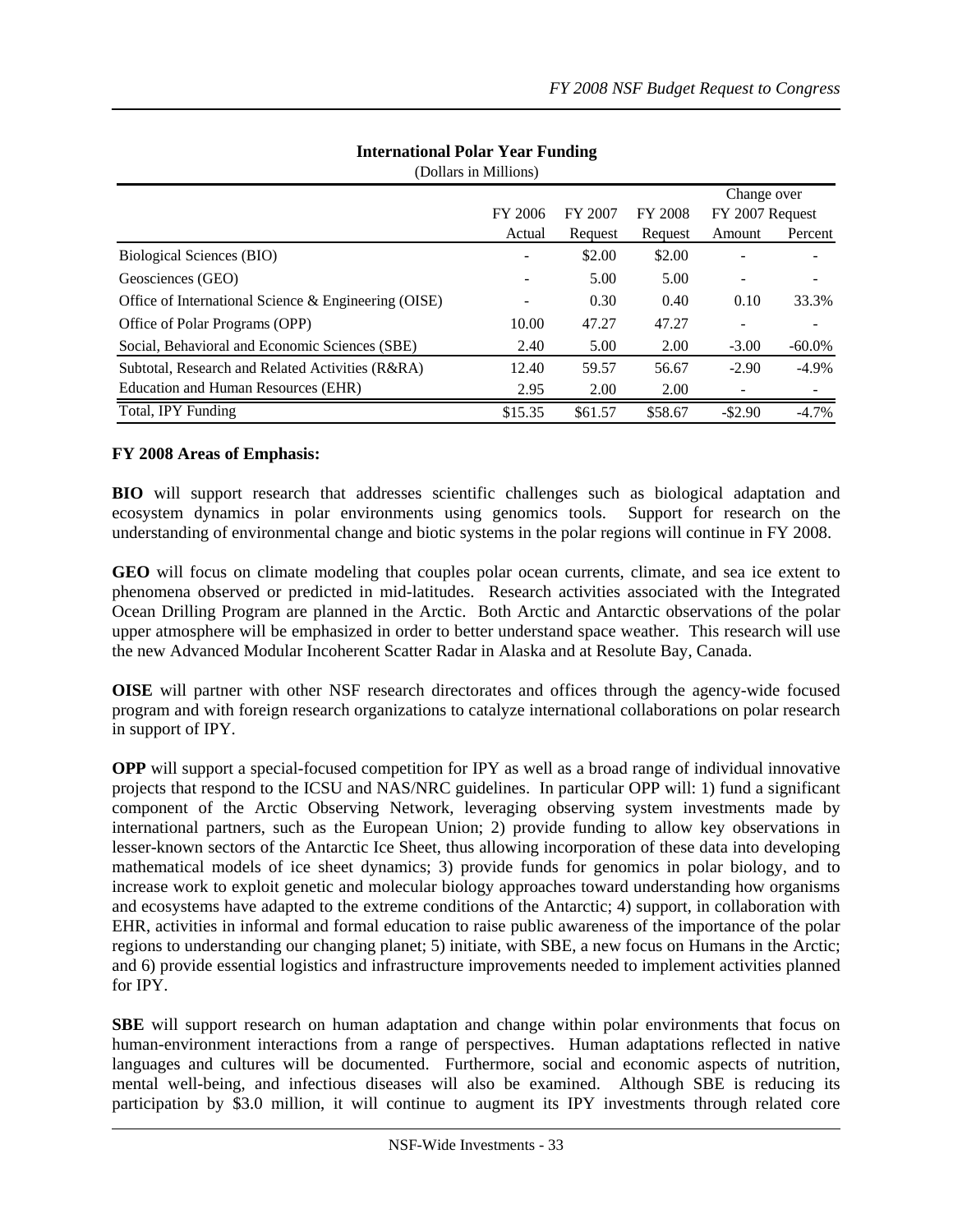activities. Through its "gold-standard" General Social Survey (GSS), SBE provided specific questions in 2006 that addressed Americans' knowledge of the polar regions. SBE plans to continue this series of questions so as to provide longitudinal data on this topic.

**EHR** supports coordination and communication for IPY education projects. These will support formal science education experiences for K-12 teachers and undergraduate and graduate students, and informal science education for the broader public.

In all these activities, NSF will provide funds for the collection and maintenance of legacy information using cutting-edge data management methods and shared access to the data products resulting from IPY activities. Each will be linked to NSF's education and outreach IPY goals and will be implemented with international collaborators. A concerted effort will also be made to:

- Engage the public in polar discovery through informal science education projects such as museum exhibits, large format films and television and radio documentaries. These will leverage the inherent appeal of the polar regions to inspire and educate diverse audiences of all ages in polar scientific research and the relevance of the polar regions to the earth system; and
- Attract and develop the next generation of scientists and engineers through hands-on field experiences in polar research. K-12 educators, and graduate and undergraduate students will be included as members of polar science teams. Teachers will be enabled to bring polar research to their classrooms to inspire the interest of the next generation of scientists in international, collaborative research about the polar regions.

#### **Recent Research Highlight**

► **Collapsing ice shelf reveals seafloor life:** Researchers have discovered an entirely unexpected ecosystem in the lightless depths just off the coast of the Antarctic Peninsula. When the Larsen B Ice Shelf collapsed there in 2002, it suddenly revealed the seabed beneath, giving NSF-supported scientists a



View of basal glacial debris (marginal moraine of Robertson Island Ice Cap) on top of Cretaceous outcrop on Cape Marsh, Roberston Island. View in background of grounded tabular icebergs from penultimate collapse of Larsen B ice shelf, coastal meltwater plumes and *R\V Nathaniel B. Palmer*. Picture taken December, 2001. *Credit*: *Eugene Domack.* 

chance to survey the contents. They found marine life forms, such as thick bacterial mats, that were able to subsist without sunlight – which had been blocked by the ice above – and therefore without photosynthesis.

Such communities, called "chemotrophic" because their members obtain energy from oxidation of chemical compounds rather than deriving it from sunshine, had previously been seen only at warm volcanic locations and hydrothermal vent areas on the sea floor. Eugene Domack of Hamilton College and colleagues described their findings in publications during 2005. The scientists speculate that the bacteria may feed on seepage of methane gas from the seabed. The research also serves to further